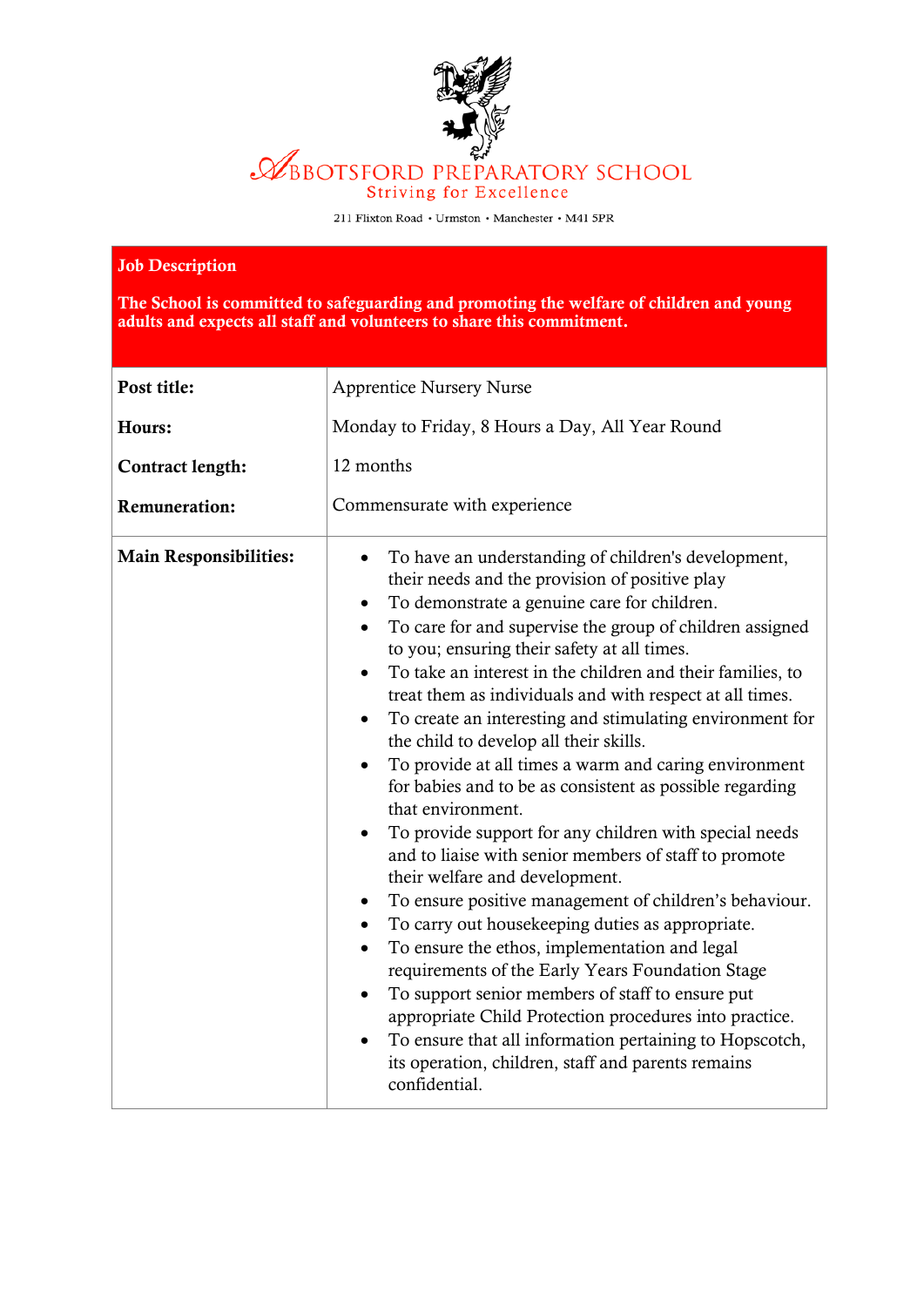

## BBOTSFORD PREPARATORY SCHOOL Striving for Excellence

211 Flixton Road  $\,\textcolor{black}{\star}$  Urmston  $\,\textcolor{black}{\star}$  Manchester  $\,\textcolor{black}{\star}$  M41 5PR

| Monitoring, Assessment,<br>Recording, Reporting,<br>and Accountability | To assist in the keeping of development records and<br>observations, and accident, incident and risk assessment<br>records as appropriate.<br>Support the class teacher in assessing pupils' work<br>$\bullet$<br>systematically, using results to inform future planning,<br>teaching, and curricular development.<br>To attend staff meetings and training courses as directed<br>by the Head of Pre-School<br>To attend regular out of hours training sessions as<br>directed by course tutors in order to complete Level 2<br>Childcare Qualification.<br>To ensure an adherence to the health and safety policy<br>$\bullet$<br>relating to the provision of play.<br>To support all co-ordinators eg, senco and equal<br>$\bullet$<br>opportunities in their duties.<br>To be flexible and adaptable, to assist in all areas of<br>$\bullet$<br>nursery work and to provide support for<br>other members of staff.<br>$\bullet$<br>To be able to think and act quickly in a stressful or<br>emergency situation, and to be aware of the correct<br>procedures.<br>To cover any other staff responsibilities as appropriate at<br>$\bullet$<br>the request of the Head of Pre-School, particularly taking<br>into account that unforeseen situations can occur when<br>looking after children, and that the child's care and<br>welfare is paramount at all times. |
|------------------------------------------------------------------------|-------------------------------------------------------------------------------------------------------------------------------------------------------------------------------------------------------------------------------------------------------------------------------------------------------------------------------------------------------------------------------------------------------------------------------------------------------------------------------------------------------------------------------------------------------------------------------------------------------------------------------------------------------------------------------------------------------------------------------------------------------------------------------------------------------------------------------------------------------------------------------------------------------------------------------------------------------------------------------------------------------------------------------------------------------------------------------------------------------------------------------------------------------------------------------------------------------------------------------------------------------------------------------------------------------------------------------------------------------------------------|
| <b>Professional Standards</b><br>and Development                       | To promote at all times good relations between staff<br>members, parents and children, and at all times promote<br>the good name and ethos of the School.<br>To be a role model to pupils through personal<br>$\bullet$<br>presentation and professional conduct.<br>To arrive in class, on or before the start of the lesson, and<br>to begin and end lessons on time.<br>To cover for absent colleagues as is reasonable, fair and<br>equitable.<br>To co-operate with the employer in all matters<br>concerning Health and Safety and specifically to take<br>reasonable care of their own Health & Safety, and that of<br>any other persons who may be affected by their acts or<br>omissions at work.<br>To be familiar with the School and Department<br>$\bullet$<br>handbooks and support all the School's policies, e.g.<br>those on Health and Safety.                                                                                                                                                                                                                                                                                                                                                                                                                                                                                                        |